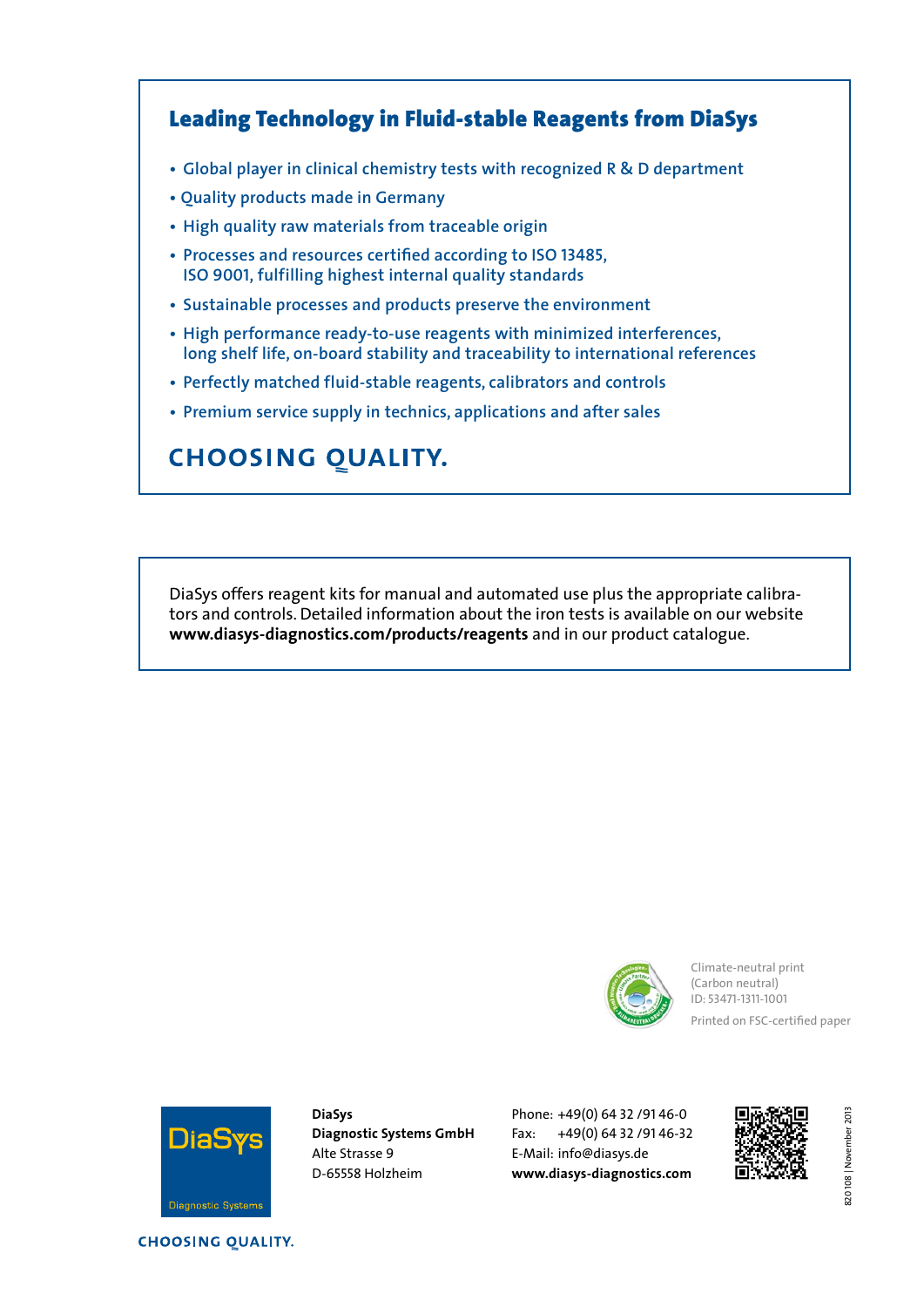# Iron Metabolism Diagnostics

The Essentials For Reliable Iron Diagnostics



- Iron
- Transferrin
- Ferritin
- UIBC



**CHOOSING QUALITY.**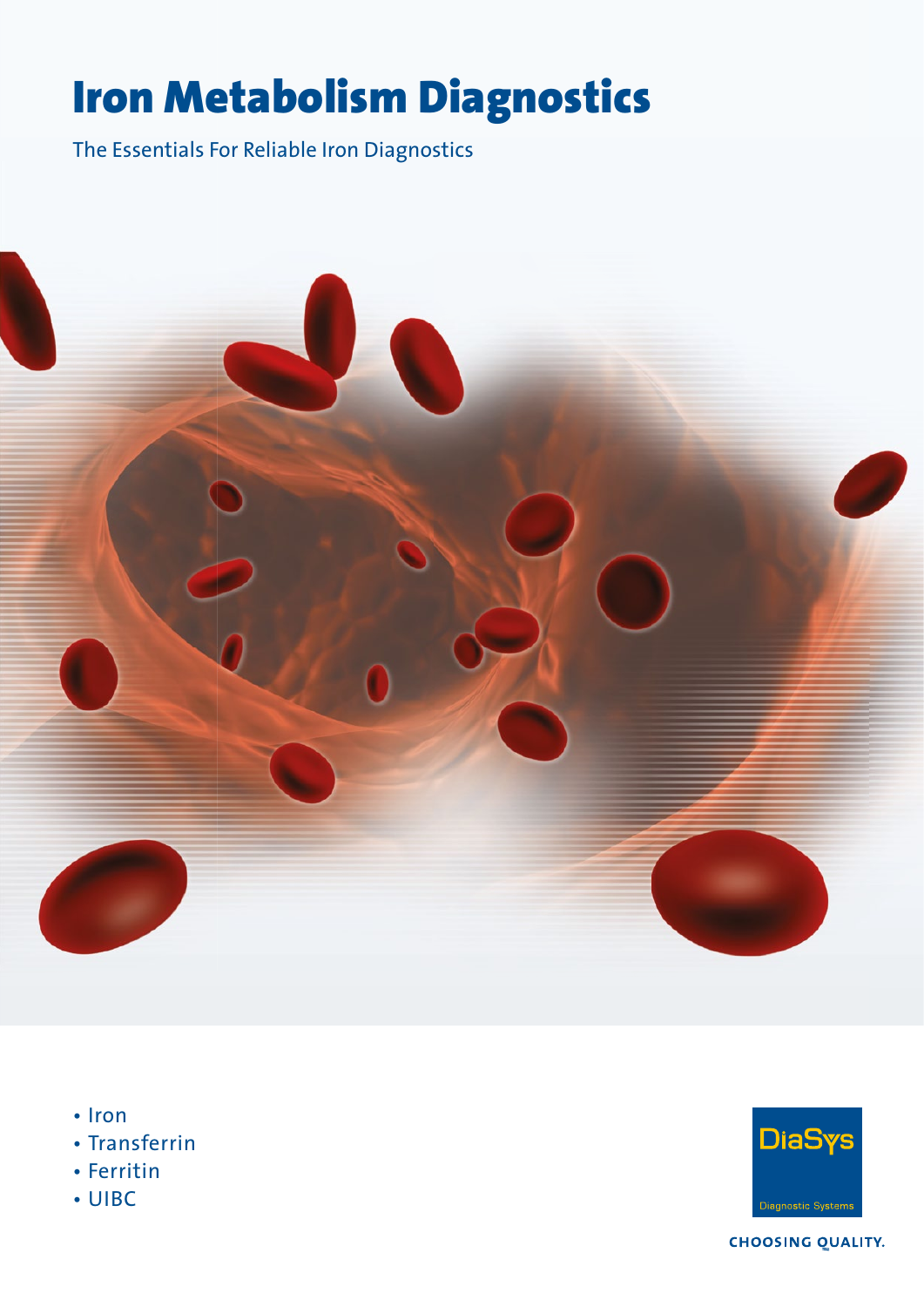## **Iron Metabolism**

Iron is an essential element in living cells and part of many metabolic pathways including transport and storage of oxygen. Iron uptake mainly occurs in its ferrous form (Fe**<sup>2</sup><sup>+</sup>** ). Oxidized to ferric iron (Fe**<sup>3</sup><sup>+</sup>** ) it is bound to the transport protein transferrin and delivered to target tissues.

After endocytosis iron is incorporated into cytochromes, oxygen-binding proteins or enzymes. Excess iron is stored in a protein complex as ferritin, mainly present in liver, spleen and bone marrow.

The main amount of iron is found in hemoglobin. Aging erythrocytes undergo phagocytosis resulting in release of iron which binds to transferrin to re-enter the cycle.



**@Transferrin** 

## **Clinical Relevance**

Iron metabolism disorders are related to several significant diseases. Increased iron levels occur in hemo chromatosis (iron overload) and liver damage, whereas decreased iron levels may cause anemia. Elevated transferrin levels can indicate iron deficiency, whereas the determination of transferrin saturation is used in screening for hemochromatosis to exclude iron overload in iron distribution disorders (e.g. in liver diseases).

Variations of serum ferritin levels are closely related to changes in tissue ferritin. A decreased ferritin level indicates tissue iron depletion and is particularly useful in the early detection of iron deficiency anemia. Increased ferritin values may indicate iron overload in conjunction with hemochromatosis. Ferritin is also used for evaluation of chronic liver disease, infections, inflammation and malignancy.

Normally, **<sup>1</sup>** /**3** of transferrin iron-binding sites are saturated by Fe**<sup>3</sup><sup>+</sup>**. The reserve iron-binding capacity of transferrin is called the unsaturated iron-binding capacity (UIBC). The sum of UIBC and iron in serum represent the total iron-binding capacity (TIBC). Serum UIBC levels vary in disorders of iron metabolism where iron capacities are often increased in iron deficiency and decreased in chronic inflammatory disorders or malignancies.

## **Benefits from DiaSys Iron Metabolism Diagnostics**

- Liquid-stable ready-to-use reagents allow convenient handling; no reagent preparation is required
- Perfectly matched reagents, calibrators and controls approve secure data acquisition
- High precision ensures reliability of test results
- Interferences from common substances as ascorbate, lipids or bilirubin are minimized
- High calibration stability allows usage up to the last drop of reagent
- Traceability to international reference material assures comparability of test results